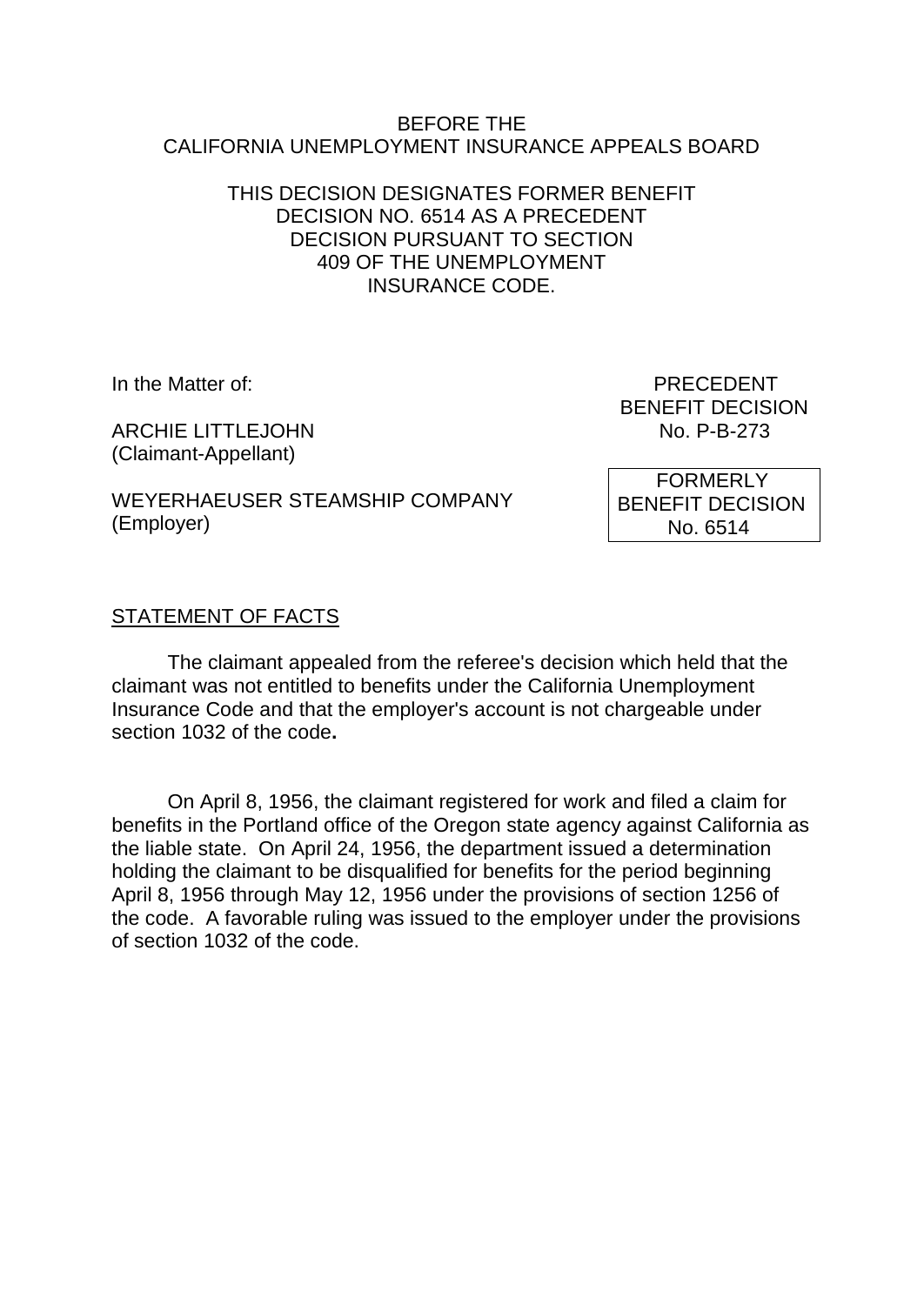#### P-B-273

The claimant was last employed by this employer as an assistant cook aboard the SS "GEORGE S. LONG" for a period of three months ending March 8, 1956, On March 7, 1956, the SS "GEORGE S. LONG" had completed a voyage and was docked at Longview, Washington, for loading before an extended trip to the East coast. That evening, the claimant went to his home in an apartment building which he owned in Portland, Oregon, fifty miles away. There a friend, who had taken care of the apartment building during the claimant's absence, informed the claimant that a subpoena had been issued for him in connection with a divorce proceeding started by the claimant's wife some time before, the next scheduled hearing having been set for March 28, 1956. The claimant's attorneys had been able to secure one continuance of the proceedings when the claimant was on a trip to Alaska but had informed him that no additional continuances could be granted and if he was not in court his property rights would be seriously jeopardized. The claimant testified at the hearing before the referee that he returned to the ship the next morning, told the captain he had to leave because of domestic troubles, and showed him the papers he had received.

The employer did not appear at the hearing but presented an affidavit by its assistant treasurer who stated that, based upon information furnished by the company's operations manager, the claimant's contention that he had to leave his work because his presence was required for a law suit involving his property was not substantiated in any way by information he had given to the captain of the ship.

At the hearing in Oregon, the referee requested the claimant to furnish substantiation of his contention that he had been required to appear in court. The claimant testified that he was unprepared for the hearing because he had not received the notice of hearing and had been informed just before the hearing, when he had come into the local office on his regular report day, that it had been scheduled. The referee adjourned the hearing to permit the claimant to obtain such documents. At the adjourned hearing that afternoon, the claimant explained that, because of the short notice and because he had recently moved from one apartment to another in his building, he had been unable to find any specific papers in connection with his divorce other than a copy of a mortgage dated April 26, 1956, covering certain real property owned by him. The amount of the mortgage was \$404.50 and the claimant stated that this was for attorney's fees for his divorce action. With his appeal to the Appeals Board, the claimant submitted documentary evidence in the form of a divorce decree which recited that the matter had come on regularly for trial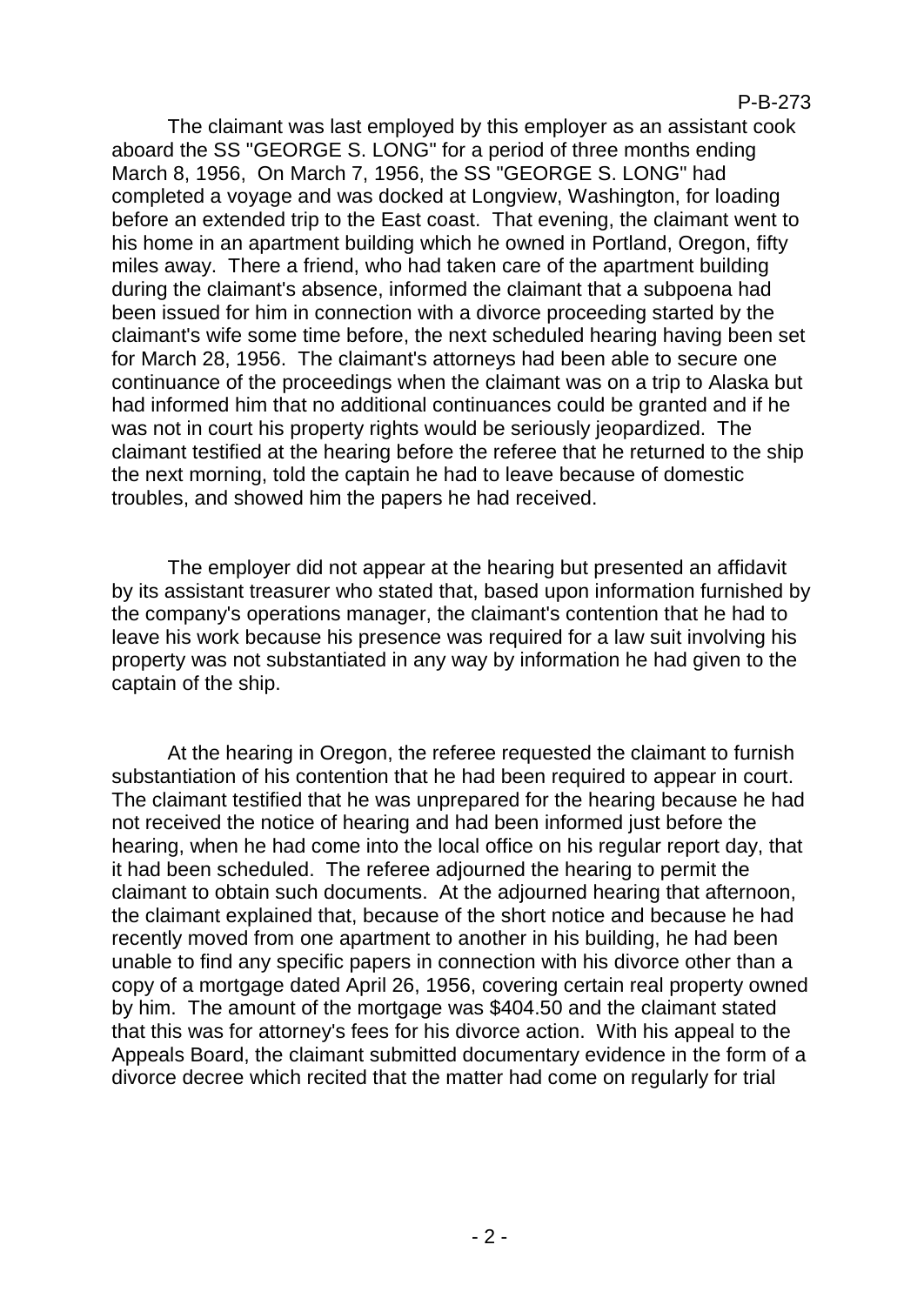on the 20th day of April, 1956. This document was admitted into evidence by the Appeals Board. It showed that the attorneys representing the claimant in the divorce action were the same as the mortgagees.

The question to be decided is whether the claimant voluntarily left his work with good cause.

## REASONS FOR DECISION

Section 1256 of the California Unemployment Insurance Code provided that an individual shall be disqualified for benefits if he "left his most recent work voluntarily without good cause". In considering the good cause provision of section 1256 of the code, this board stated in Benefit Decision No. 5686 that good cause means "a real, substantial, or compelling reason for leaving employment such as would cause a reasonable person genuinely desirous of retaining employment to take similar action."

It is our opinion that the claimant's testimony under oath, coupled with the supporting documents presented to the referee and this board, is entitled to greater weight than the affidavit submitted by the employer's assistant treasurer, based upon information from the operations manager about a negative report from the ship's captain (Benefit Decisions Nos. 5492 and 6469). Therefore, we find that the claimant left his work because of a pending court proceeding at which his presence was required to avoid serious jeopardy to his property rights. The proceedings had already been continued once because of the claimant's absence and no further continuance would be granted. The ship upon which the claimant was employed was scheduled for an extended trip from the state of Washington to the East coast; and, had the claimant not left his work, he could not have been present at the court proceedings. Under these circumstances, we find that the claimant had a real, substantial, and compelling reason to leave his work which constituted good cause within the meaning of sections 1256 and 1030 of the code. In view of the pressing nature of this matter at the time the claimant left his work, Benefit Decisions Nos. 5016 and 5353 are distinguishable on their facts.